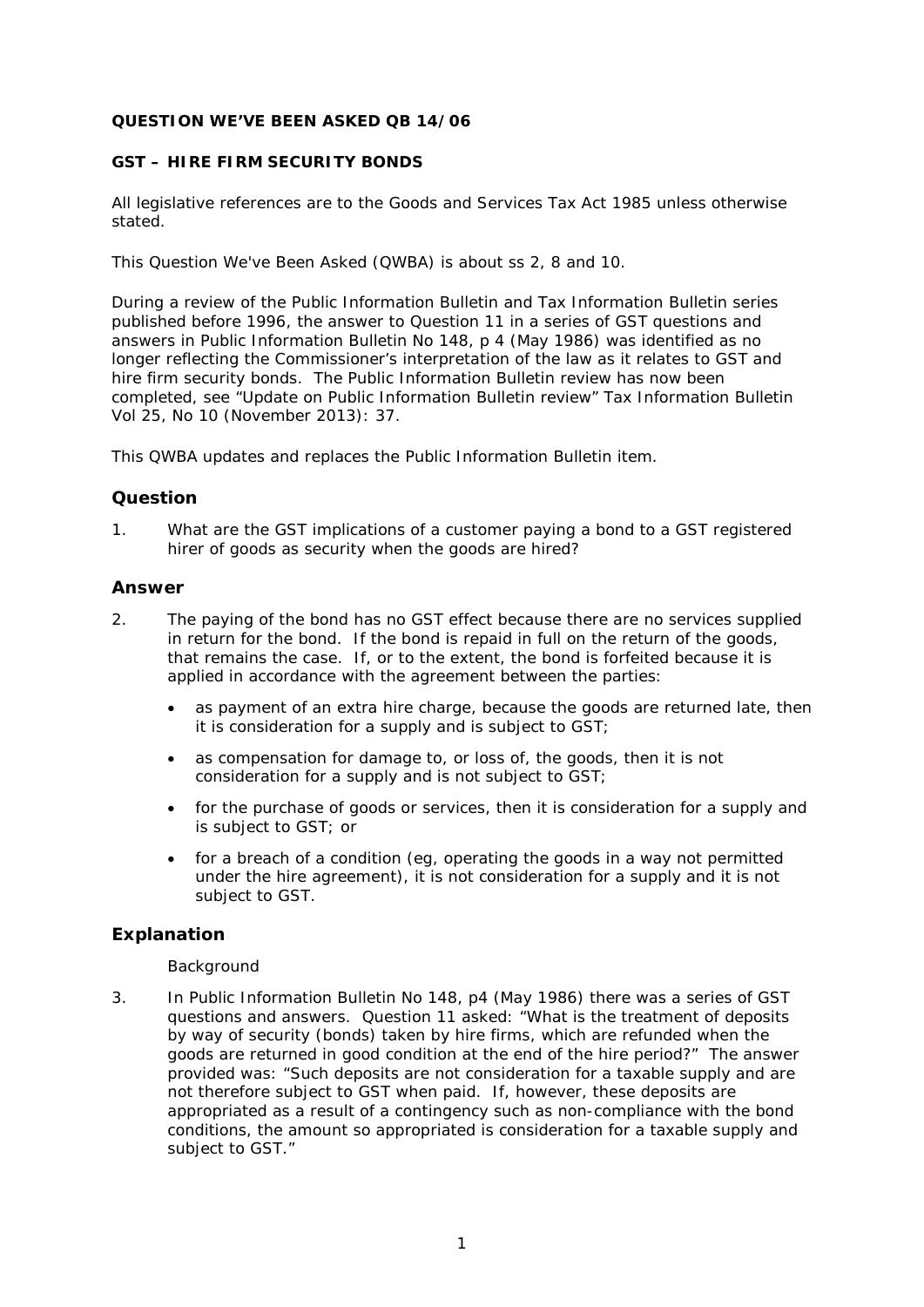4. Where a customer pays an amount as security for the return of goods (a bond) and the hire firm appropriates that amount as a result of a contingency, such as non-compliance with bond conditions, and does not supply anything in return to the customer, the Commissioner now considers there is no GST payable by the hire firm. In some scenarios this will result in a different answer to that provided in Question 11. This is because where there is no supply (as is the case in the second and last bullet points in [2] above) there is no GST.

## *Taxable Supply*

5. For GST to apply to a transaction, a registered person must make a supply for consideration in the course or furtherance of a taxable activity they carry on. This is the combined effect of s 8(1), which imposes GST with reference to the "value of a supply", and s 10, which determines the value of a supply by reference to the "consideration" for the supply. "Consideration" is defined in s 2 to include:

> any payment made or any act or forbearance, whether or not voluntary, in respect of, in response to, or for the inducement of, the supply of any goods and services, whether by that person or by any other person; but does not include any payment made by any person as an unconditional gift to any non-profit body

6. For GST to apply to a payment, it must be more than just a payment to a registered person in the course or furtherance of their taxable activity. For GST to apply, the payment must also be a payment for a supply. To determine whether a payment satisfies this test, a relevant supply must be identified. Then it must be determined whether, or at what point, a payment is made for that identified supply (see *CIR v Databank Systems Ltd* (1989) 11 NZTC 6,093 (CA)).

*A bond*

7. When a customer hires goods from a hire firm, the customer may be asked to pay a bond. If the goods are returned on time and undamaged, the bond will be refunded. If the goods are returned late, the hire firm, in accordance with the agreement between the parties, may retain some, or all, of the bond to pay additional hire charges. A hire agreement may also provide that a bond will be forfeited, in whole or in part, for a breach of another term of the hire agreement. An example of such a term is a restriction on using the hired goods in a particular way or in a particular place or damaging or losing the goods. Other agreements may simply provide that customers must forfeit their bond if there is any damage to the hired goods. In these types of situations, working out whether GST applies to the bond payment requires identifying whether there is a relevant supply and then determining whether, or at what point, a payment is made for that identified supply. Each transaction must be carefully analysed to determine whether there has been a supply. This is demonstrated in the following scenarios, which identify some types of transactions that might arise in the hire industry.

# *Initial payment of bond*

8. A hire firm may require a customer to pay a bond as security when the goods are hired. The initial payment of a bond is not for any supply. The payment arises in the context of a supply of hired goods but it is not for that supply. The bond is paid to give the hire firm an amount to resort to in case an event provided for in the agreement occurs. If the agreement is complied with, then the bond will be returned to the customer.

### *Late return of goods*

9. Where, in accordance with the agreement between the parties, the hire firm retains some, or all, of a bond to pay additional hire charges because hired goods are returned late, that is consideration for a supply. For example, if goods are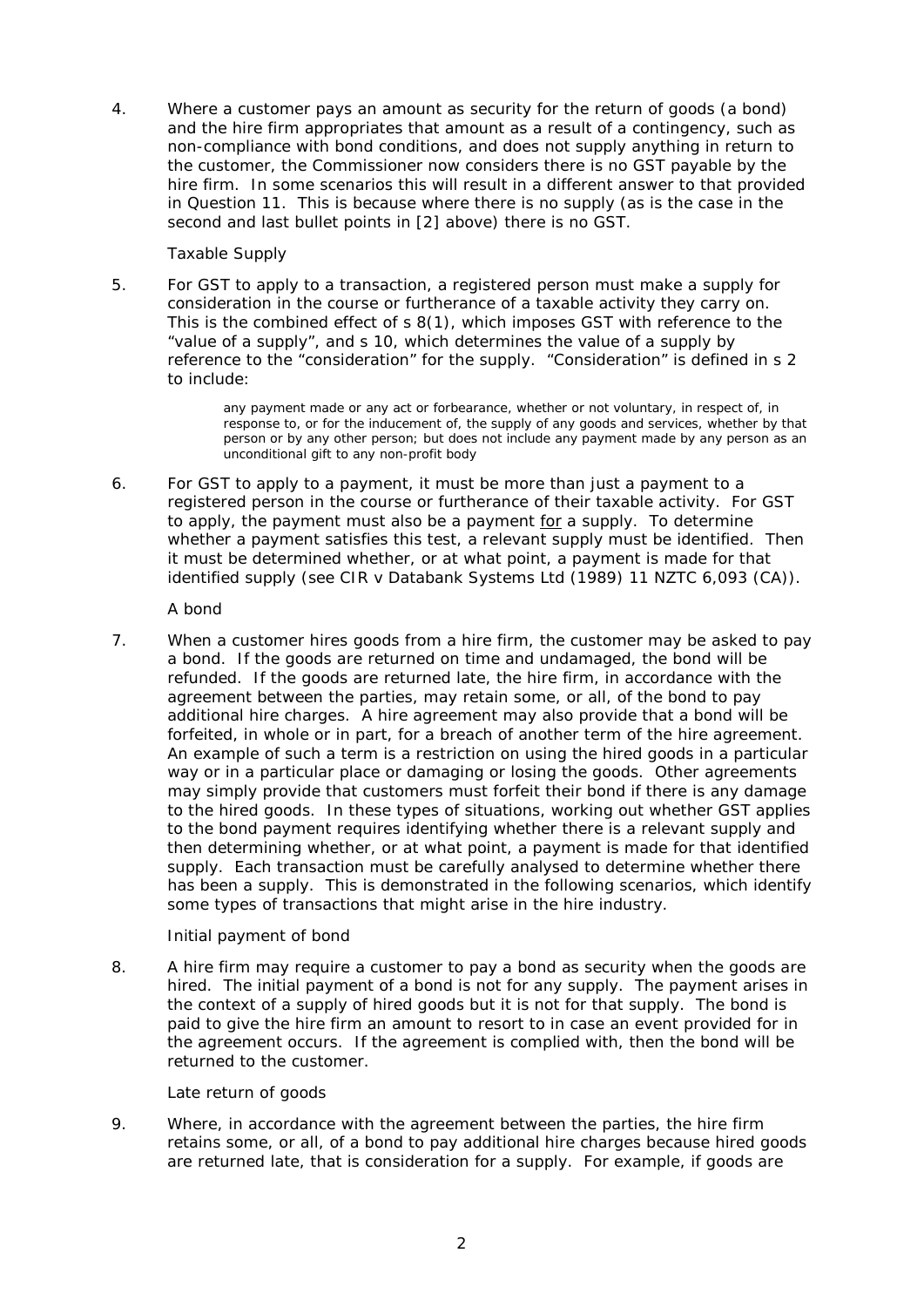hired for two days but returned after three, the amount of the bond forfeited is consideration for the extra day's hire of the goods.

10. In cases where previously agreed consideration is increased and a tax invoice has already been issued (and the supply is not a successive supply under s 9(3)), the supplier must provide the recipient with a debit note that meets the requirements of s 25(3)(b). If the supplier did not account for the increased amount of GST in the GST return in which the original supply was returned (as they were not then aware of that increase in consideration), the supplier must make the relevant adjustment in the GST return for the period in which it became apparent that the output tax they returned was incorrect.

#### *Damage to, or non-return of, hire goods*

- 11. Where, in accordance with the agreement between the parties, the hire firm retains some, or all, of a bond to compensate for damage to the hired goods, that is not consideration for a supply. The amount retained is a payment of damages. The Commissioner's view on the application of GST to damages is set out in "GST Treatment of Court Awards and Out of Court Settlements", *Tax Information Bulletin,* Vol 14, No 10 (October 2002): 21. GST will not apply where the payment is compensation or damages and not consideration for a supply.
- 12. The same reasoning applies where a bond is forfeited because the hired goods are not returned at all. The amount the hire firm retains is damages for the loss of the goods and is not consideration for any supply made by the hire firm to the customer.
- 13. However, if the hire firm and the customer agree that the customer will buy the goods, then GST will apply to that sale in the ordinary way with the hire firm issuing a tax invoice to the customer and returning the GST on that sale in the return for the appropriate GST period.

#### *Breach of another term*

- 14. A hire agreement may contain a term that restricts the use of the goods in a particular way or in a particular place and provides for the deposit to be forfeited if the term is not complied with. If the bond is forfeited for such a breach, GST will not apply. The hire firm does not supply anything for the amount forfeited. Generally, the amount will be an estimate of damage suffered because of the breach of the term. In some cases, forfeiture of the bond may be viewed as a penalty. That is relevant to the enforceability of the term but will not alter the GST treatment.
- 15. By contrast, the hire agreement may contain a term that does not restrict the use of the hired goods but instead provides that if the goods are used in a particular way extra charges will be incurred that will be forfeited from the bond. In this case, the hire firm is supplying something extra (ie, the use of the goods in a particular way) for the amount of the bond forfeited and, therefore, GST applies.
- 16. As stated above, for GST to apply, the payment must be a payment for a supply. Whether a payment is for a supply will ordinarily be determined by the terms agreed to by the parties. However, as is the case under any contract, where the true legal position does not accurately reflect the terms of the agreement (regardless of whether it is written or oral), it is the true legal position that determines whether there is a payment for a supply. In that regard nomenclature, by itself, does not determine the true legal position. Similarly, where the parties have not acted in accordance with the written terms of the hire agreement but have made an alternative agreement, it is that alternative agreement that is determinative (see *Buckley & Young Ltd v CIR* (1978) 3 NZTC 61,271 (CA)).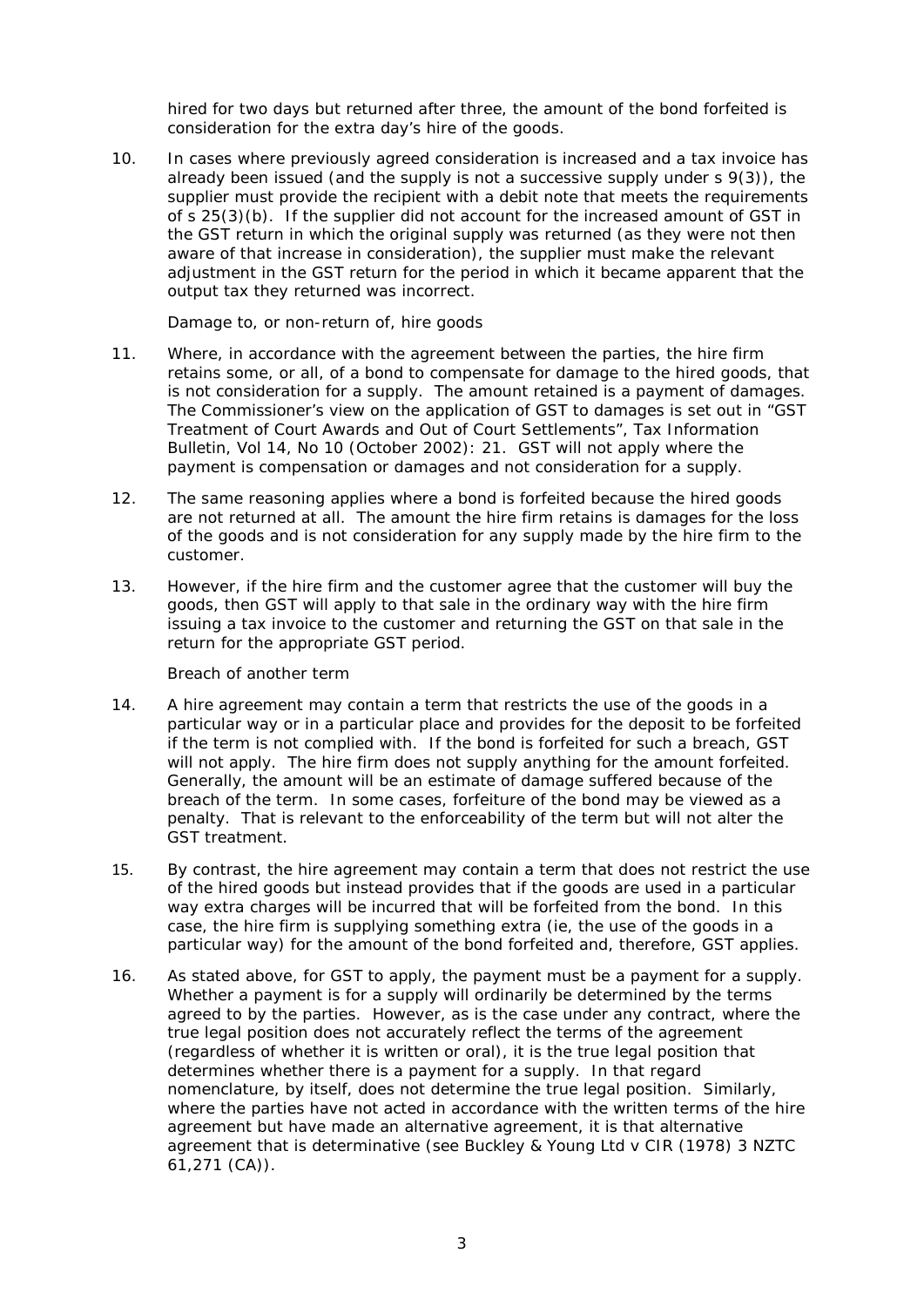*Different treatment for late payment charges and penalty and default interest payments*

17. It is important to note that late payment charges and payments of penalty and default interest are not the same as compensation or damages payments. There are specific sections that apply to late payment charges and payments of penalty and default interest. Under ss 5(25) and (26), a late payment charge on the payment of an account (not including a payment of penalty or default interest) will be liable for GST if the underlying supply to which that payment relates is subject to GST. Penalty or default interest imposed under a contract for the supply of goods or services is exempt from GST under s 14(3).

## **Examples**

- 18. The GST consequences of each of the Examples below are a result of those particular facts. This means that any additions, or variations, to the facts in the Examples may give rise to different GST consequences.
- 19. The hire firm in each Example is GST registered and all hire fees paid are GST inclusive.

## **Example 1 – Goods returned late**

- 20. Robert rented a concrete mixer from ABC Hire for two days for \$50. Robert paid a bond of \$200. The hire agreement provided that the bond would be repaid to Robert if he returned the mixer on time and undamaged with the hire agreement providing that ABC Hire could charge an extra amount for any additional day(s) the mixer was retained beyond the agreed hire period.
- 21. Robert returned the mixer one day late. ABC Hire deducted \$25, for an extra day's hire, from the bond and returned the balance of \$175 to Robert.
- 22. The initial payment of the bond by Robert was not consideration for a supply, so ABC Hire does not have to account for GST on that payment. The \$25 deducted from the bond was consideration for the supply of the mixer for an extra day, so ABC Hire must account for GST on that \$25.

### **Example 2 – Goods returned damaged**

- 23. Ann rented tables and chairs from ABC Hire for a party she was holding in her backyard. The total rent was \$300 and Ann also paid a bond of \$200 against the return of the furniture on time and undamaged. The hire agreement stated that the chairs must be returned in the same condition (fair wear and tear excepted).
- 24. Ann returned the furniture on time but two chairs were damaged. ABC Hire estimated that the cost of repairing the chairs would be \$60 and deducted that from the bond before returning the balance to Ann.
- 25. The initial payment of the bond by Ann was not consideration for a supply, so ABC Hire does not have to account for GST on that payment. The \$60 deducted from the bond was also not consideration for a supply. That deduction was to compensate ABC Hire for damage suffered, so it is not subject to GST.

### **Example 3 – Goods not returned**

- 26. Helen rented a tent for a week from ABC Hire. Under the hire agreement, the rental charge for the tent was \$200, with Helen also paying a bond of \$300 to ensure the safe return of the tent.
- 27. When Helen did not return the tent, the manager at ABC Hire called the phone number Helen gave on the hire form. The person who answered the phone said